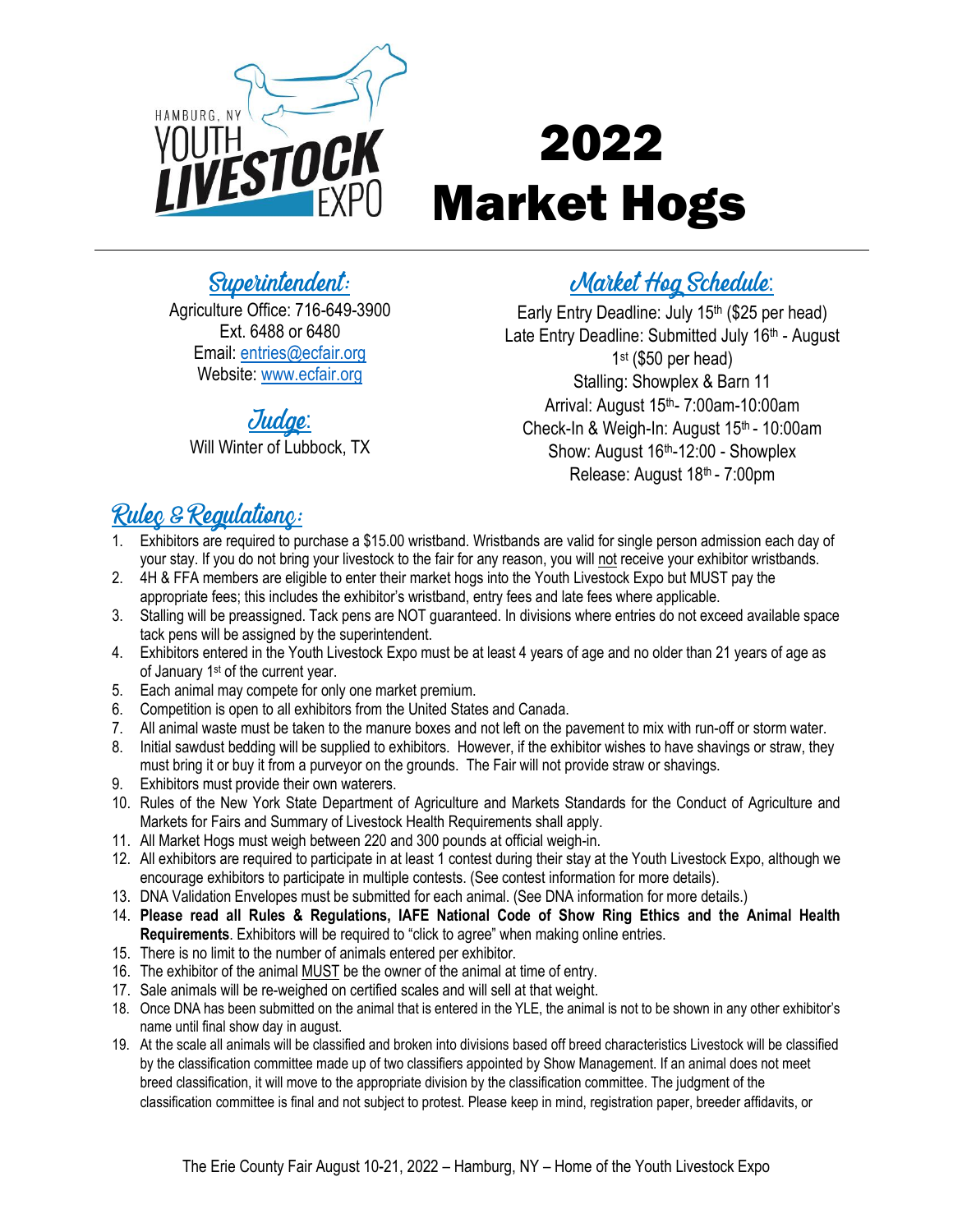other paperwork is not considered in the classification process. Eligibility for the class is determined only by visual appraisal, as evaluated by classifiers appointed by Show Management.

- 20. Once DNA is submitted the animals entered in YLE must not have gone through a sale or changed ownership.
- 21. If you are planning on camping in the livestock lot, please note that payment does not guarantee a spot. You will be notified & refunded if camper lot is full.

# Contecto:

- 1. Each exhibitor MUST compete in at least one contest in addition to showing (market & showmanship) their animal to participate in the Youth Livestock Expo.
- 2. There will be Top 5 Sweepstakes Winners selected per rotation. Once all contests are complete and judges' results are in, the points will be tallied. Exhibitor's overall points will consist of their highest market points, highest showmanship points and highest single contest points. *(Example: John Doe has 10 Market Goat Points, 8 Market Lamb Points, 8 Goat Showmanship Points, 10 Lamb Showmanship Points, 5 Marketing Points, and 20 Interview Points. The final sweepstakes points for John Doe will come from his market goat, lamb showmanship, and interview for a total of 40 points.)*
- 3. Payouts for Sweepstakes per rotation (First Rotation 8/10-8/12 Second Rotation 8/15-8/18)
	- a. Grand Champion- \$100 and a Banner
	- b. Reserve Grand Champion- \$75 and a Banner
	- c. Honorable Mention- \$50 and a Banner
	- d. 4<sup>th</sup> Overall- \$25 and a Banner
	- e. 5<sup>th</sup> Overall- \$15 and a Banner
- 4. Contests available:
	- a. Interview Each participant will sit with a panel of judges that will be conducting a "mock" interview for a job.
	- b. Marketing Contest- Each exhibitor will be required to market their animal to panel of judges.
	- c. Stall Decorating- Using the fair theme "A Roaring Good Time" exhibitors are asked to decorate their stalls fitting the theme. All decorations must stay amongst your allotted stall space. Get creative!
	- d. Educational Poster- This poster should be related to the species you are showing (if showing multiple, take your pick). Judging for this contest will take place at your stall.
	- e. Herdsmanship (see Herdsmanship section)
- 5. To avoid long wait times, each exhibitor will be required to sign up ahead of time for each contest they want to participate in.
- 6. Awards ceremonies will be held on Friday, August 12 at 6pm for first rotation, and Thursday, August 18 at 6pmfor second rotation in the Livestock Arena.

# Herdemanchip:

Three Herdsmanship awards will be given out to the swine exhibitors. Herdsmanship will be judged daily by management, but not announced until the end of the stay. Awards are 1<sup>st</sup> place: \$50 and a banner, 2<sup>nd</sup> place: \$25, 3 rd place: \$15.

#### **The following criteria will be considered for Herdsmanship judging:**

- 1. Cleanliness & neatness of aisles, pens, bedding, and animals.
- 2. Promptness in getting animals into the show ring and competence in show ring.
- 3. Courtesy to fellow breeders, spectators, and others during the exhibit.
- 4. Personal appearance, including neatness and cleanliness of clothing in and out of the show ring.
- 5. Systematic and neat arrangement of feed, feed pans, bedding, tack, etc.
- 6. Stall decorations that tie with the Fair theme will receive bonus points.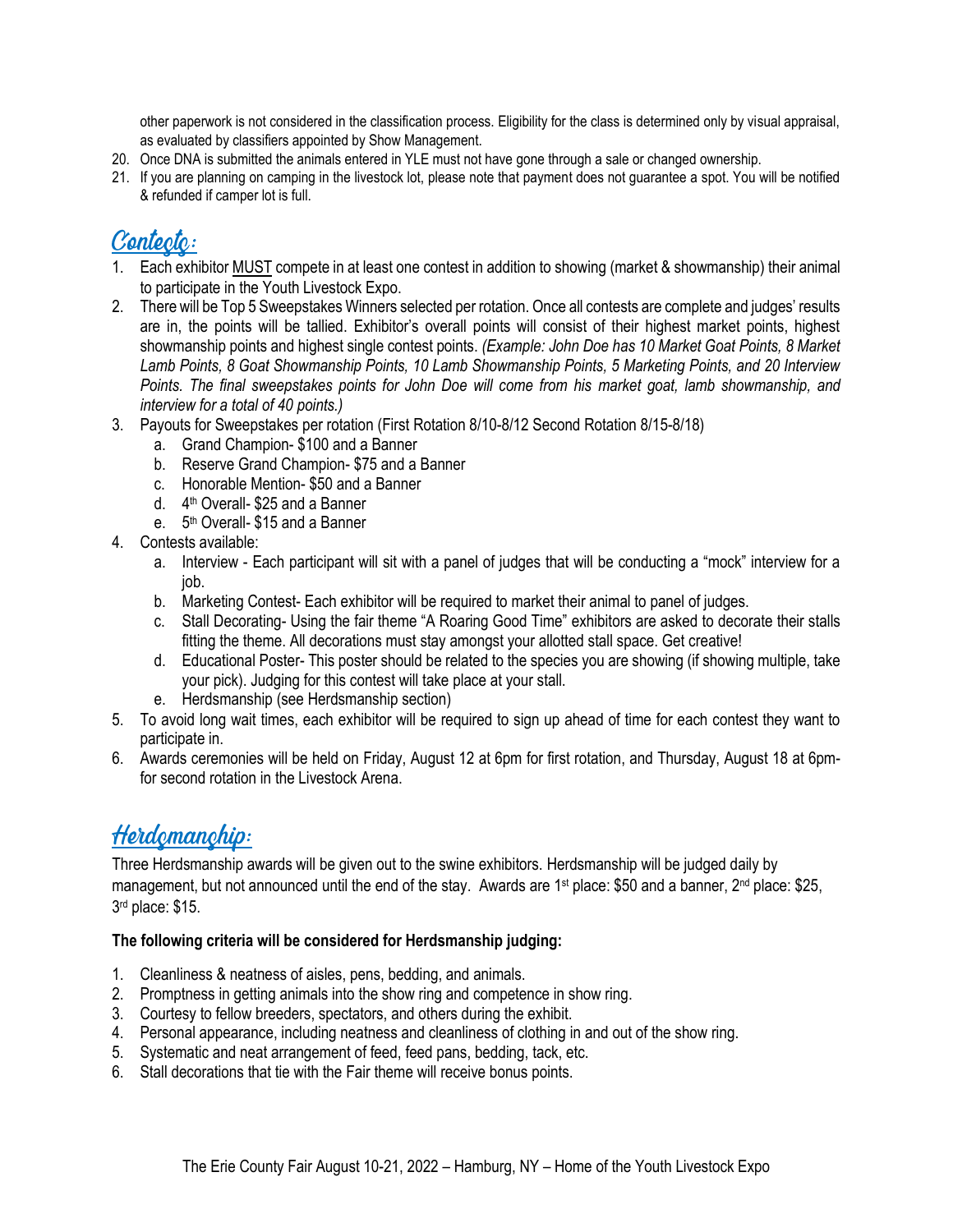### Tack Vendor:

Twist of Fate Tack Shop will be on site during the duration of the Erie County Fair. Reach out to them with your supply order! Phone: 860-759-9335.

### **Auction:**

- 1. The top two placing New York animals (doesn't have to be the Grand or Reserve) in each specie will qualify for the sale.
- 2. ONLY residents of New York State will be able to sell, if you reside outside of New York State you will be unable to sell your animal through the Youth Livestock Expo.
- 3. If you are one of the top two placing animals and are from New York, you have the option of selling your animal. The exhibitor must notify the Youth Livestock Expo staff of their decision to sell or not by 9am of day following the show.
- 4. 6% commission will be taken out of the checks on all animal sales for the Youth Livestock Expo for expenses.

# DNCA:

- 1.All Youth Livestock Expo Market Animals must have DNA samples submitted to the Erie County Agriculture Offices by appropriate deadlines. **All DNA validation envelopes will be species specific and color-coded (goats-green, lambs- purple, beef-gold, swine- pink).**
- 2. All DNA must be post marked by June 15<sup>th</sup> of the current year. The YLE is not responsible for lost or misdirected mail. **Certified mail with return receipt is recommended.**
- 3.Hair will be used for DNA validation on all species. DNA Validation envelopes must be ordered from the Erie County Agricultural Society office. Only 2022 YLE DNA Validation envelopes will be accepted. Please follow the instructions for collecting hair samples exactly. Should the original sample not be a valid sample, the animal may be disqualified, and no monies will be paid.
- 4. There is no limit on the number of DNA samples that an exhibitor may submit.
- 5.Animals must be individually identified. The following forms of identification must be used. The identification on the animal must exactly match the identification on the DNA validation envelope.
	- a. Market Swine- must be identified by a federal 840 tag number and ear notches. Official ID's must start with 840 and must have the US shield on them.
	- b. Market Steers/Heifers- must be identified by a Federal 840 tag number.
	- c. Lambs must be identified by a scrapie ID number\*. Entire ID number including state ID and herd/flock number\*\* is required.
	- d. Goats must be identified by a scrapie ID number\*. Entire ID number including state ID and herd/flock number\*\* is required.

**\*Since scrapie tags can occasionally be lost, it is recommended that you also tattoo the lamb or goat and record the tattoo number on the front of the DNA envelope.**

**\*\*Scrapie tag numbers vary greatly, however each tag will include a state identified, herd number and animal number. The scrapie tag number on the DNA envelope must include the entire ID number as listed about and must EXACTLY match the number on the scrapie tag at check-in.** 

6.Any discrepancies at check-in will be the responsibility of the exhibitor and the animal may be disqualified from the show. Should additional DNA testing be allowed (only if approved by show officials and determined on an individual bases), the cost to the exhibitor with be \$150 payable immediately by cash or credit card only. After testing is completed, any exhibitor showing an animal without a matching DNA sample will be subject to consequences determined by YLE management, including but not limited to, disqualification of animal, forfeiture of all monies, and suspension from showing at the Youth Livestock Expo.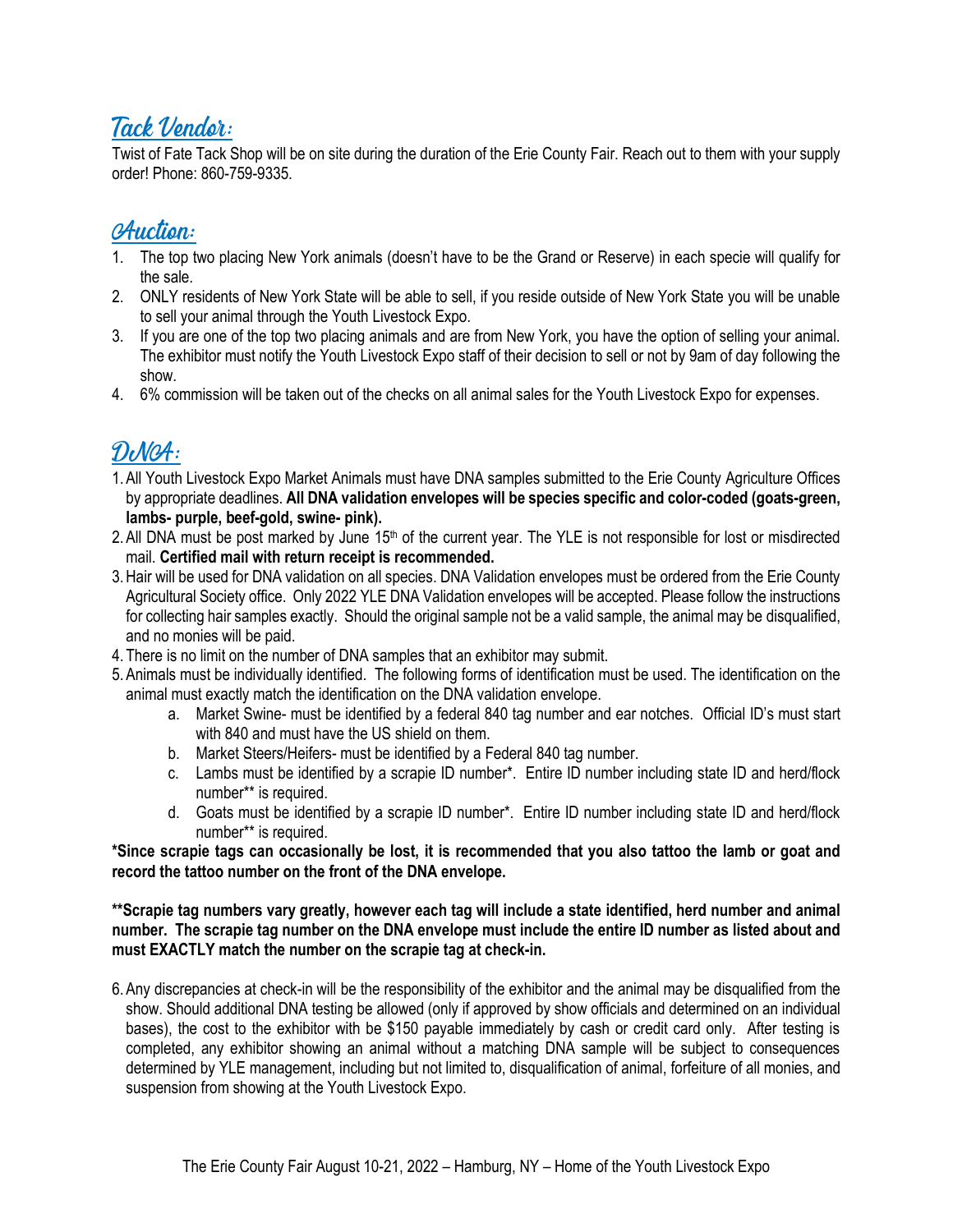- 7.Siblings (two or more individuals have one common parent) may submit DNA samples on the same animal if all siblings are involved in the care and management of the animal. Names and signatures of each sibling must appear on the DNA Validation Envelope when it is submitted. Siblings may submit DNA samples on the same animal but may not enter the same animal in the show. All DNA Validation Envelopes from the same family should sent int he same envelope.
- 8.DNA provides proof of ownership. Except for the sibling rule above, market animals can only have DNA submitted by one exhibitor. If multiple DNA samples are received for the same animal by multiple exhibitors, the animal and the exhibitors may be disqualified from the show.
- 9. DNA validation does not constitute an entry in the 2022 Youth Livestock Expo. Regular entry procedures must be followed; early entry deadline is July 15th. Visit [www.ecfair.org](http://www.ecfair.org/) for more details on entering.
- 10. Should it be necessary to return your 2022 YLE DNA Validation Envelopes for any reason (lack of signatures, etc.) there will be a \$10.00 reprocessing fee.

**Note: DNA Validation Envelopes/ hair samples submitted to the Youth Livestock Expo on all junior market animals become property of the Youth Livestock Expo. Exhibitors relinquish any claim to said envelopes and samples when submitted as proof of ownership. Validation envelopes/samples are stored in a secured environment and are destroyed in due time following the show.** 

### Divicionc:

*\$25 Early Entry Fee / \$50 Late Entry Fee (per head)* **Market Hogs-** *Classified at the scale (see rule # 19) Class Payouts: \$50/\$40/\$30/\$20/\$10 Division Payouts: \$100/\$75* Grand Champion Market Hog- \$1000 Reserve Grand Champion Market Hog- \$750 Honorable Mention Market Hog- \$500 Fourth Overall Market Hog- \$300 Fifth Overall Market Hog- \$200 Sixth – Tenth Overall Market Hog- Banner

**Market Hog Showmanship**- **\$10 Entry Fee Pee-Wee Showman (Ages 4-8) Junior Showman (Ages 9-12) Intermediate Showman (Ages 13-16) Senior Showman (Ages 17-21)**  *Class Payouts: \$50/\$40/\$30/\$20/\$10 Division Payouts: \$100/\$75* Grand Champion Hog Showman- \$1000 Reserve Grand Champion Market Hog Showman- \$750

# Releace Schedule:

For your safety and the safety of the public the Erie County Fair has a release schedule protocol. This program was designed to eliminate the congestion of trucks and trailers on the Fairgrounds during release times. Each exhibitor will receive a time slot for release. Release times are given in 30-minute intervals. You will only be allowed into the Fairgrounds with your truck and trailer for that increment of time. The exhibitor's that have the longest travel time will receive the earliest time slots. Multiple trips will also be considered. It is in each exhibitor's best interest to help each other load animals and tack. *Any exhibitor driving over 100 miles in one direction will be allowed to leave after 9:00 PM*